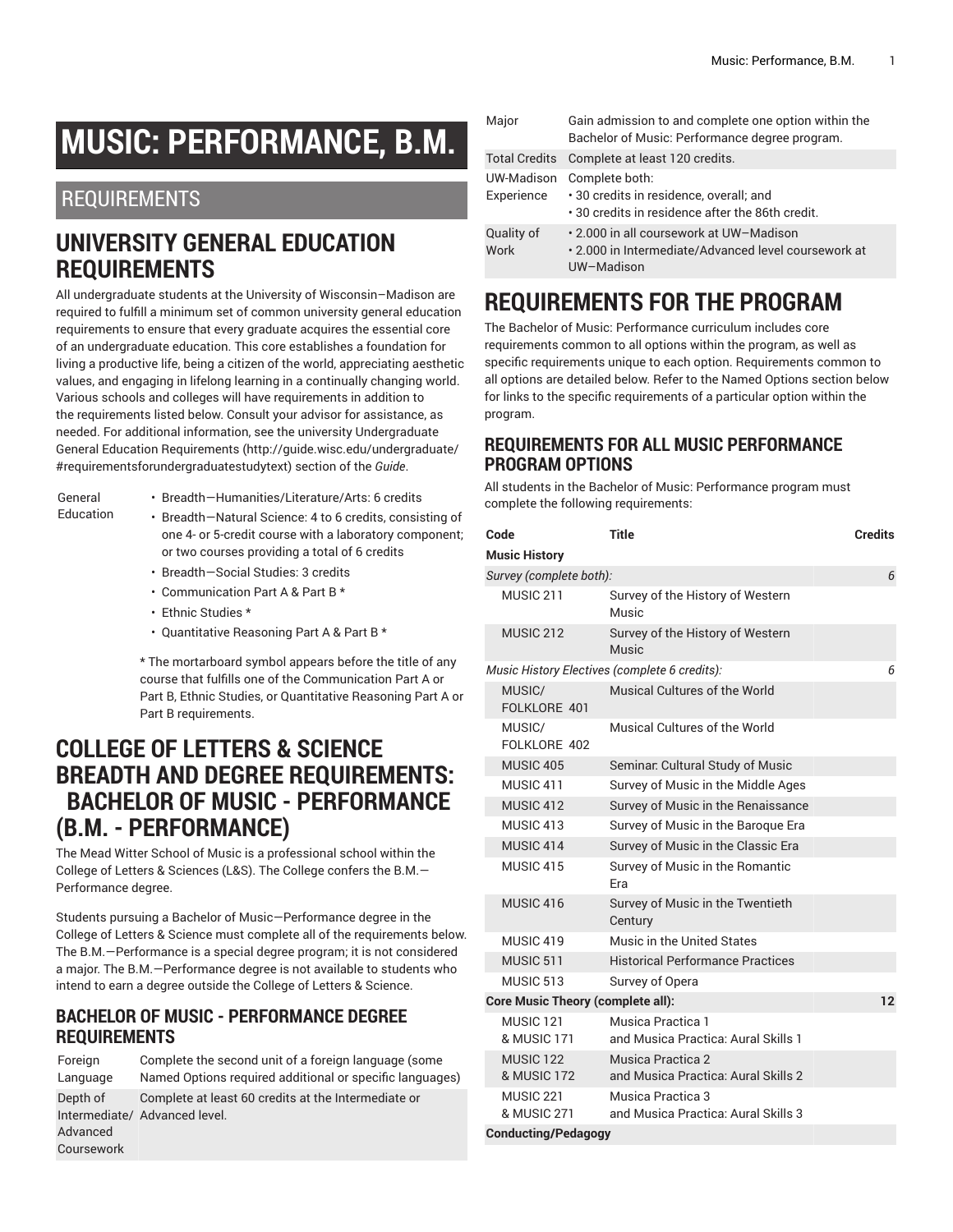|                                                    | MUSIC 252                                      | Introduction to Conducting and<br>Pedagogy                   | 2  | MUSIC 211            | Survey of the History of Western<br>Music        |  |
|----------------------------------------------------|------------------------------------------------|--------------------------------------------------------------|----|----------------------|--------------------------------------------------|--|
| <b>Global Music Cultures (complete 3 credits):</b> |                                                |                                                              | 3  | MUSIC 212            | Survey of the History of Western                 |  |
|                                                    | MUSIC/                                         | Introduction to Music Cultures of                            |    |                      | <b>Music</b>                                     |  |
|                                                    | FOLKLORE 103                                   | the World                                                    |    | MUSIC <sub>222</sub> | Musica Practica 4                                |  |
|                                                    | <b>MUSIC 202</b>                               | Delta Blues                                                  |    | <b>MUSIC 229</b>     | Jazz Theory & Composition                        |  |
|                                                    | MUSIC <sub>203</sub>                           | American Ethnicities and Popular                             |    | MUSIC <sub>253</sub> | Conducting                                       |  |
|                                                    |                                                | Song                                                         |    | <b>MUSIC 254</b>     | Conducting                                       |  |
|                                                    | MUSIC <sub>260</sub>                           | <b>Global Hand Drumming Ensemble:</b>                        |    | <b>MUSIC 256</b>     | University Opera                                 |  |
|                                                    |                                                | Survey of Selected Global Hand                               |    | MUSIC <sub>257</sub> | Opera Workshop                                   |  |
|                                                    |                                                | <b>Drumming Traditions</b>                                   |    | MUSIC <sub>260</sub> | <b>Global Hand Drumming Ensemble:</b>            |  |
|                                                    | <b>MUSIC 262</b>                               | Jazz Ensemble                                                |    |                      | Survey of Selected Global Hand                   |  |
|                                                    | MUSIC <sub>266</sub>                           | <b>Black Music Ensemble</b>                                  |    |                      | <b>Drumming Traditions</b>                       |  |
|                                                    | MUSIC <sub>268</sub>                           | Ensemble-Percussion                                          |    | <b>MUSIC 262</b>     | Jazz Ensemble                                    |  |
|                                                    | <b>Cultural Cross Currents: West</b><br>MUSIC/ |                                                              |    | <b>MUSIC 265</b>     | Ensemble-Woodwind                                |  |
|                                                    | AFROAMER/                                      | African Dance/Music in the                                   |    | <b>MUSIC 266</b>     | <b>Black Music Ensemble</b>                      |  |
|                                                    | DANCE 318                                      | Americas                                                     |    | MUSIC 267            | Ensemble-Brass                                   |  |
|                                                    | MUSIC 319                                      | Topics in Music and Ethnicity in the<br><b>United States</b> |    | <b>MUSIC 268</b>     | Ensemble-Percussion                              |  |
|                                                    | MUSIC 331                                      | Jazz Improvisation                                           |    | <b>MUSIC 269</b>     | Ensemble-String                                  |  |
|                                                    | MUSIC 332                                      | Jazz Improvisation                                           |    | MUSIC <sub>270</sub> | Ensemble-Guitar                                  |  |
|                                                    | MUSIC/                                         | Musical Cultures of the World                                |    | MUSIC 272            | Musica Practica: Aural Skills 4                  |  |
|                                                    | FOLKLORE 401                                   |                                                              |    |                      | MUSIC/CURRIC 300 Introduction to Music Education |  |
|                                                    | MUSIC/                                         | Musical Cultures of the World                                |    |                      | MUSIC/CURRIC 301 Music Learning and Teaching 1   |  |
|                                                    | FOLKLORE 402                                   |                                                              |    |                      | MUSIC/CURRIC 303 Fieldwork in Music Communities  |  |
|                                                    | MUSIC 405                                      | Seminar. Cultural Study of Music                             |    |                      | MUSIC/CURRIC 304 Composition, Arrangement, and   |  |
|                                                    | <b>Total Credits</b>                           |                                                              | 29 |                      | Orchestration for the Music Teacher              |  |
|                                                    |                                                |                                                              |    |                      |                                                  |  |

#### **ELECTIVES FOR ALL MUSIC PERFORMANCE PROGRAM OPTIONS**

The following courses have been approved as electives for all options within the Bachelor of Music: Performance program. The minimum number of Elective credits varies between options, but all options accept the list of courses below toward the minimum credits of Electives required within the option.

| Code                                | Title                                          | <b>Credits</b> |
|-------------------------------------|------------------------------------------------|----------------|
| <b>MUSIC and MUS PERF Electives</b> |                                                |                |
| MUSIC <sub>40</sub>                 | <b>Wind Ensemble</b>                           | 1              |
| MUSIC <sub>41</sub>                 | Concert Band                                   |                |
| MUSIC <sub>43</sub>                 | <b>University Band</b>                         | $\mathbf{1}$   |
| MUSIC <sub>50</sub>                 | <b>Concert Choir</b>                           | 1              |
| <b>MUSIC 52</b>                     | <b>Women's Chorus</b>                          | 1              |
| MUSIC <sub>53</sub>                 | Choral Union                                   | 1              |
| MUSIC <sub>55</sub>                 | Masters' Singers                               | 1              |
| MUSIC <sub>56</sub>                 | Chorale                                        |                |
| MUSIC <sub>58</sub>                 | <b>Madrigal Singers</b>                        | 1              |
| MUSIC <sub>59</sub>                 | University Chorus                              |                |
| MUSIC <sub>62</sub>                 | University Symphony Orchestra                  | 1              |
| MUSIC/<br>FOLKLORE 103              | Introduction to Music Cultures of<br>the World | 3              |
| MUSIC <sub>107</sub>                | Music & Film                                   | 3              |
| MUSIC <sub>201</sub>                | <b>Music and Society</b>                       | $\overline{2}$ |
| <b>MUSIC 202</b>                    | Delta Blues                                    | 3              |

| MUSIC 222                       | Musica Practica 4                                                                                     | 3              |
|---------------------------------|-------------------------------------------------------------------------------------------------------|----------------|
| MUSIC <sub>229</sub>            | Jazz Theory & Composition                                                                             | 3              |
| MUSIC 253                       | Conducting                                                                                            | $\overline{2}$ |
| MUSIC 254                       | Conducting                                                                                            | $\overline{2}$ |
| <b>MUSIC 256</b>                | University Opera                                                                                      | 1-2            |
| MUSIC 257                       | Opera Workshop                                                                                        | $\overline{2}$ |
| MUSIC 260                       | <b>Global Hand Drumming Ensemble:</b><br>Survey of Selected Global Hand<br><b>Drumming Traditions</b> | 1              |
| MUSIC 262                       | Jazz Ensemble                                                                                         | $\mathbf{1}$   |
| MUSIC 265                       | Ensemble-Woodwind                                                                                     | 1              |
| MUSIC <sub>266</sub>            | <b>Black Music Ensemble</b>                                                                           | $\mathbf{1}$   |
| MUSIC 267                       | Ensemble-Brass                                                                                        | 1              |
| <b>MUSIC 268</b>                | Ensemble-Percussion                                                                                   | 1              |
| MUSIC 269                       | Ensemble-String                                                                                       | 1              |
| MUSIC <sub>270</sub>            | Ensemble-Guitar                                                                                       | $\mathbf{1}$   |
| MUSIC 272                       | Musica Practica: Aural Skills 4                                                                       | 1              |
|                                 | MUSIC/CURRIC 300 Introduction to Music Education                                                      | $\overline{c}$ |
|                                 | MUSIC/CURRIC 301 Music Learning and Teaching 1                                                        | $\overline{2}$ |
|                                 | MUSIC/CURRIC 303 Fieldwork in Music Communities                                                       | 1              |
|                                 | MUSIC/CURRIC 304 Composition, Arrangement, and<br>Orchestration for the Music Teacher                 | $\overline{2}$ |
| MUSIC 317                       | Musical Women in Europe and<br>America: Creativity, Performance,<br>and Identity                      | 3              |
| DANCE 318                       | MUSIC/AFROAMER/ Cultural Cross Currents: West<br>African Dance/Music in the<br>Americas               | 3              |
| MUSIC 319                       | Topics in Music and Ethnicity in the<br><b>United States</b>                                          | 3              |
| MUSIC 331                       | Jazz Improvisation                                                                                    | 3              |
| MUSIC 332                       | Jazz Improvisation                                                                                    | 3              |
|                                 | MUSIC/CURRIC 337 Practicum in Teaching Music                                                          | 1              |
| MUSIC 340                       | Pedagogy                                                                                              | $1 - 2$        |
|                                 | MUSIC/CURRIC 344 Teaching Vocal Styles in the Music<br>Classroom                                      | 1              |
| MUSIC 345                       | Practicum in String Pedagogy                                                                          | 2              |
| MUSIC 346                       | Repertoire                                                                                            | 1-2            |
| MUSIC/CURRIC 354 Teaching Music |                                                                                                       | 3              |
| MUSIC/<br>FOLKLORE 401          | Musical Cultures of the World                                                                         | 3              |
| MUSIC/<br>FOLKLORE 402          | Musical Cultures of the World                                                                         | 3              |
| MUSIC 405                       | Seminar. Cultural Study of Music                                                                      | 3              |
| MUSIC/CURRIC 409                | Student Teaching in General and<br><b>Vocal Music</b>                                                 | $6 - 12$       |
| MUSIC/CURRIC 410                | Student Teaching in General and<br><b>Instrumental Music</b>                                          | $6 - 12$       |
| MUSIC 411                       | Survey of Music in the Middle Ages                                                                    | 3              |
| MUSIC 412                       | Survey of Music in the Renaissance                                                                    | 3              |

3

3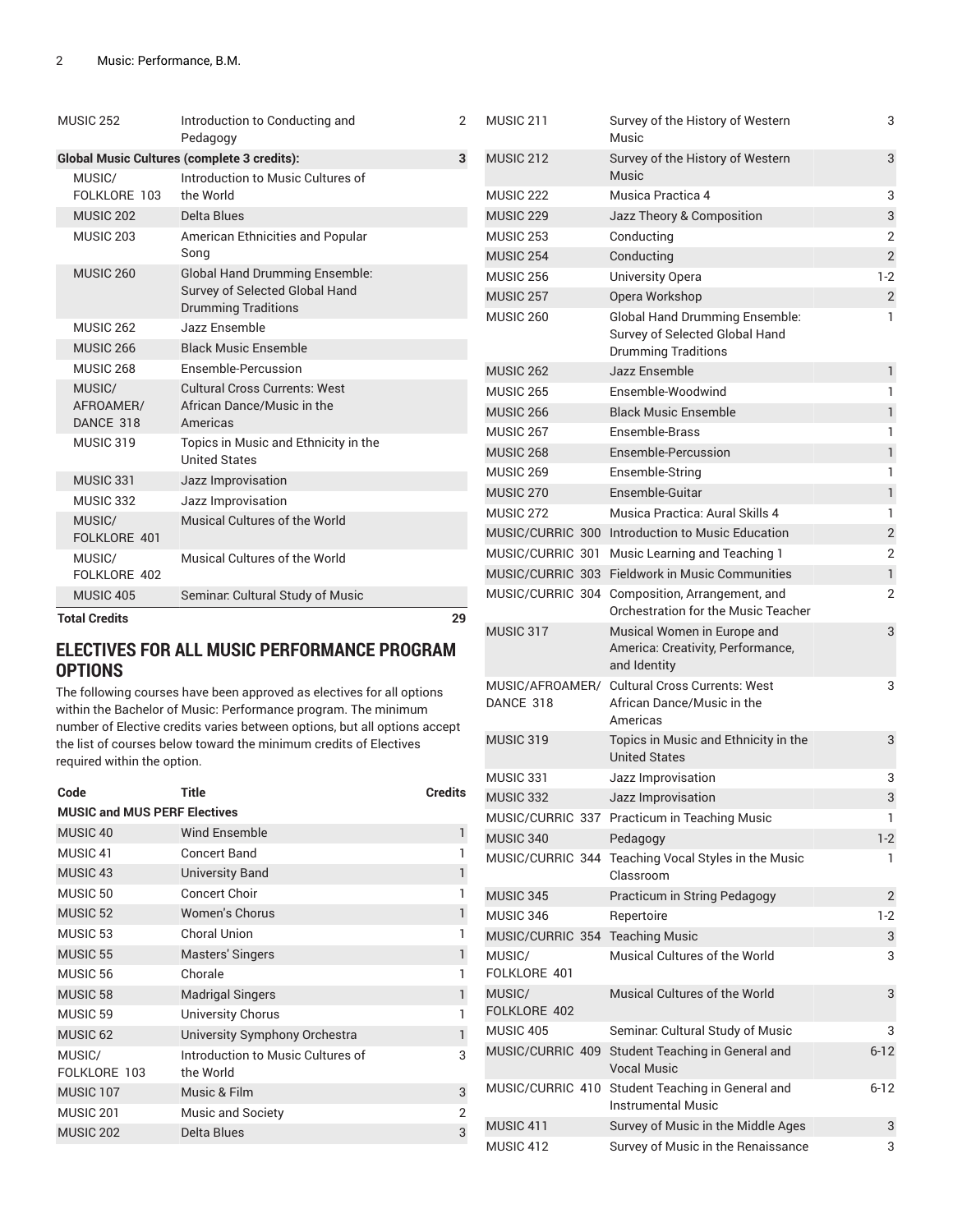| MUSIC <sub>413</sub> | Survey of Music in the Baroque Era                        | 3              | MUS PERF 146 | Music Lessons for Non-Majors                          | $1 - 2$                 |
|----------------------|-----------------------------------------------------------|----------------|--------------|-------------------------------------------------------|-------------------------|
| MUSIC 414            | Survey of Music in the Classic Era                        | 3              | MUS PERF 148 | <b>First Year Composition</b>                         | $\sqrt{3}$              |
| MUSIC 415            | Survey of Music in the Romantic<br>Era                    | 3              | MUS PERF 200 | Elementary/Intermediate Piano for<br>Non-Piano Majors | $\overline{2}$          |
| MUSIC 416            | Survey of Music in the Twentieth                          | 3              | MUS PERF 201 | Elementary/Intermediate Piano                         | $2 - 4$                 |
|                      | Century                                                   |                | MUS PERF 202 | Elementary/Intermediate                               | $2 - 4$                 |
| MUSIC 419            | Music in the United States                                | $\sqrt{3}$     |              | Harpsichord                                           |                         |
|                      | MUSIC/CURRIC 420 Teaching Popular Instrumental            | 1              | MUS PERF 203 | Elementary/Intermediate Organ                         | $2 - 4$                 |
|                      | Music 1                                                   |                | MUS PERF 205 | Elementary/Intermediate Voice                         | $2 - 4$                 |
|                      | MUSIC/CURRIC 421 Teaching Popular Instrumental<br>Music 2 | 1              | MUS PERF 207 | Elementary/Intermediate Flute                         | $2 - 4$                 |
| MUSIC 461            | <b>Collegium Musicum</b>                                  | 1              | MUS PERF 209 | Elementary/Intermediate Oboe                          | $2 - 4$                 |
| MUSIC <sub>463</sub> | <b>Acting for Singers</b>                                 | $\mathbf{1}$   | MUS PERF 211 | Elementary/Intermediate Clarinet                      | $2 - 4$                 |
| <b>MUSIC 465</b>     | <b>Marching Band Techniques</b>                           | 1              | MUS PERF 213 | Elementary/Intermediate                               | $2 - 4$                 |
| MUSIC 466            | Diction for Singers                                       | $\mathbf{2}$   |              | Saxophone                                             |                         |
| MUSIC 467            | Language Diction for Singing I                            | 2              | MUS PERF 215 | Elementary/Intermediate Bassoon                       | $2 - 4$                 |
| MUSIC 468            | Language Diction for Singing II                           | $\overline{c}$ | MUS PERF 217 | Elementary/Intermediate Horn                          | $2 - 4$                 |
| MUSIC 497            | Special Topics in Music                                   | $1-3$          | MUS PERF 219 | Elementary/Intermediate Trumpet                       | $2 - 4$                 |
| MUSIC 499            | <b>Directed Study</b>                                     | $1 - 3$        | MUS PERF 221 | Elementary/Intermediate Trombone                      | $2 - 4$                 |
| <b>MUSIC 502</b>     | Figured Bass and Basso Continuo                           | 3              | MUS PERF 223 | Elementary/Intermediate                               | $2 - 4$                 |
| MUSIC 511            | <b>Historical Performance Practices</b>                   | 3              | MUS PERF 225 | Euphonium<br>Elementary/Intermediate Tuba             | $2 - 4$                 |
| MUSIC 513            |                                                           |                | MUS PERF 227 |                                                       | $2 - 4$                 |
| MUSIC/               | Survey of Opera                                           | 3              |              | Elementary/Intermediate<br>Percussion                 |                         |
| FOLKLORE 515         | Proseminar in Ethnomusicology                             | 3              | MUS PERF 231 | Elementary/Intermediate Violin                        | $2 - 4$                 |
| <b>MUSIC 523</b>     | Orchestration I                                           | 3              | MUS PERF 233 | Elementary/Intermediate Viola                         | $2 - 4$                 |
| MUSIC/ANTHRO/        | The Folklore of Festivals and                             | 3              | MUS PERF 235 | Elementary/Intermediate Cello                         | $2 - 4$                 |
| FOLKLORE/            | Celebrations                                              |                | MUS PERF 237 | Elementary/Intermediate String                        | $2 - 4$                 |
| THEATRE 539          |                                                           |                |              | Bass                                                  |                         |
| MUSIC 540            | <b>Advanced Pedagogy</b>                                  | 2              | MUS PERF 239 | Elementary/Intermediate Harp                          | $2 - 4$                 |
| MUSIC 541            | Seminar in Choral Literature                              | $\overline{c}$ | MUS PERF 240 | Elementary/Intermediate Guitar                        | $2 - 4$                 |
| <b>MUSIC 546</b>     | <b>String Literature</b>                                  | 2              | MUS PERF 241 | Elementary/Intermediate Jazz                          | $2 - 4$                 |
| MUSIC 548            | Piano Pedagogy II                                         | $\mathbf{3}$   |              | Studio Instruction                                    |                         |
| MUSIC 573            | Contemporary Chamber Ensemble                             | 1              | MUS PERF 242 | Accompanying                                          | $\overline{\mathbf{c}}$ |
| MUSIC 591            | Organ Literature and Design                               | $\mathbf{2}$   | MUS PERF 248 | <b>Second Year Composition</b>                        | 3                       |
| MUSIC <sub>621</sub> | Renaissance Polyphony                                     | 3              | MUS PERF 251 | <b>Keyboard Skills</b>                                | $\sqrt{2}$              |
| MUSIC <sub>622</sub> | <b>Baroque Counterpoint</b>                               | 3              | MUS PERF 311 | Advanced Techniques: Clarinet                         | $1 - 2$                 |
| MUSIC 623            | Form and Analysis                                         | $2 - 3$        | MUS PERF 327 | <b>Advanced Techniques: Percussion</b>                | $1 - 2$                 |
| MUSIC 624            | Form and Analysis II                                      | $2 - 3$        | MUS PERF 331 | Advanced Techniques: Violin                           | $1 - 2$                 |
| MUSIC 629            | Jazz Theory and Analysis                                  | 3              | MUS PERF 333 | Advanced Techniques: Viola                            | $1 - 2$                 |
| MUSIC 681            | <b>Senior Honors Thesis</b>                               | 3              | MUS PERF 339 | Advanced Techniques: Harp                             | $1-2$                   |
| MUSIC 682            | <b>Senior Honors Thesis</b>                               | 3              | MUS PERF 342 | Piano Accompanying Lab                                | $\mathbf{1}$            |
| MUS PERF 21          | <b>Brass Fundamentals</b>                                 | $\mathbbm{1}$  | MUS PERF 347 | <b>Third Year Composition</b>                         | 3                       |
| MUS PERF 22          | <b>Strings Fundamentals</b>                               | 1              | MUS PERF 348 | <b>Third Year Composition</b>                         | $\sqrt{3}$              |
| MUS PERF 23          | <b>Woodwind Fundamentals</b>                              | $\mathbb{I}$   | MUS PERF 401 | <b>Advanced Piano</b>                                 | $2 - 4$                 |
| MUS PERF 27          | Fundamentals-Percussion                                   | 1              | MUS PERF 402 | <b>Advanced Harpsichord</b>                           | $2 - 4$                 |
| MUS PERF 101         | <b>Beginning Class Piano</b>                              | $\mathbf{2}$   | MUS PERF 403 | Advanced Organ                                        | $2 - 4$                 |
| MUS PERF 102         | <b>Beginning Class Piano</b>                              | $\mathbf 2$    | MUS PERF 405 | <b>Advanced Voice</b>                                 | $2 - 4$                 |
| MUS PERF 103         | <b>Elementary Class Piano</b>                             | $\overline{2}$ | MUS PERF 407 | <b>Advanced Flute</b>                                 | $2 - 4$                 |
| MUS PERF 104         | Intermediate Class Piano                                  | 2              | MUS PERF 409 | Advanced Oboe                                         | $2 - 4$                 |
| MUS PERF 108         | Jazz Class Piano                                          | $\overline{2}$ | MUS PERF 411 | <b>Advanced Clarinet</b>                              | $2 - 4$                 |
| MUS PERF 143         | Introduction to Performance: Voice                        | 1              | MUS PERF 413 | <b>Advanced Saxophone</b>                             | $2 - 4$                 |
| MUS PERF 144         | Vocal Instruction for Non-Voice                           | $1 - 2$        | MUS PERF 415 | Advanced Bassoon                                      | $2 - 4$                 |
|                      | Majors                                                    |                | MUS PERF 417 | <b>Advanced Horn</b>                                  | $2 - 4$                 |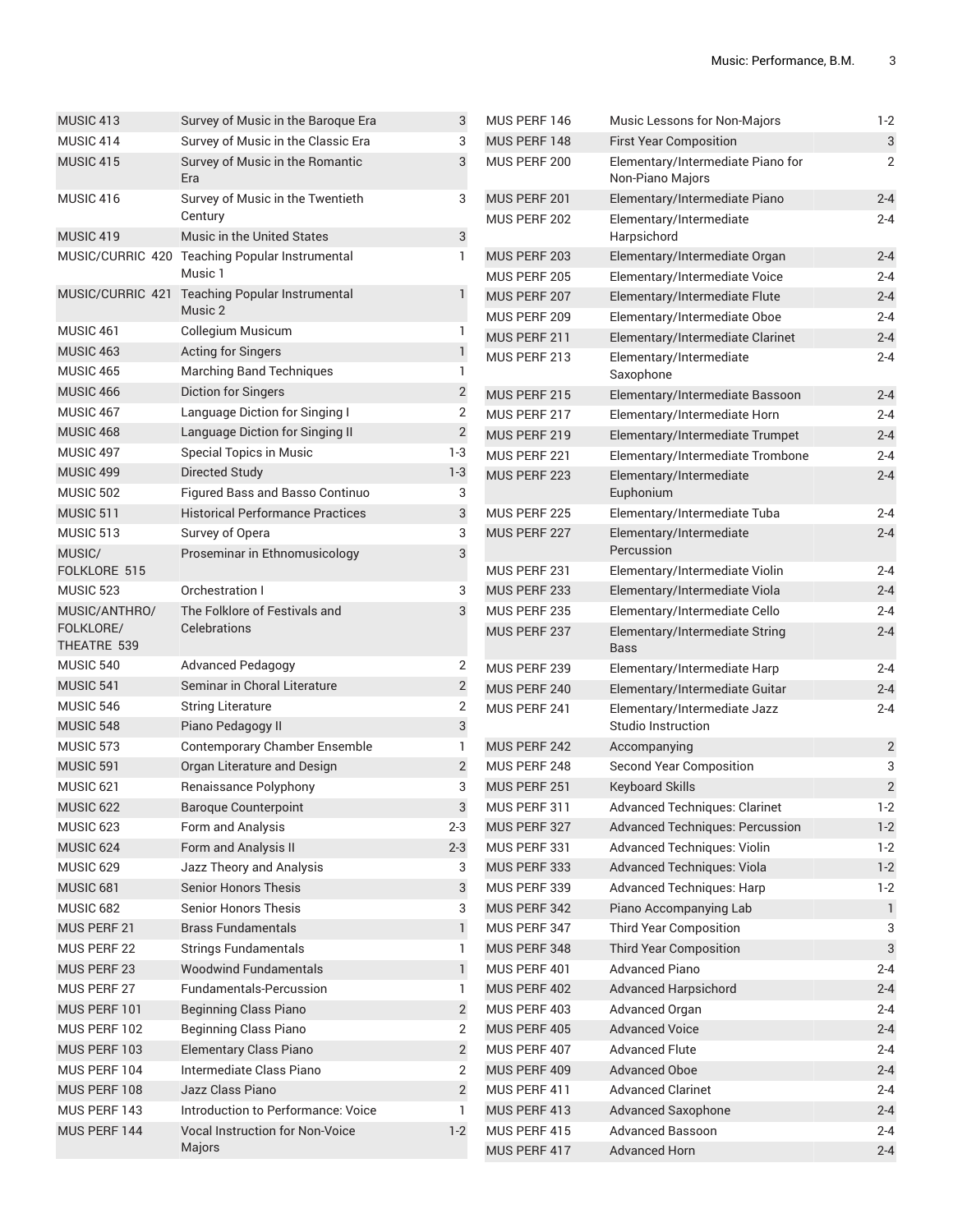| MUS PERF 419 | <b>Advanced Trumpet</b>          | $2 - 4$        |
|--------------|----------------------------------|----------------|
| MUS PERF 421 | <b>Advanced Trombone</b>         | $2 - 4$        |
| MUS PERF 423 | Advanced Euphonium               | $2 - 4$        |
| MUS PERF 425 | <b>Advanced Tuba</b>             | $2 - 4$        |
| MUS PERF 427 | <b>Advanced Percussion</b>       | $2 - 4$        |
| MUS PERF 431 | <b>Advanced Violin</b>           | $2 - 4$        |
| MUS PERF 433 | <b>Advanced Viola</b>            | $2 - 4$        |
| MUS PERF 435 | <b>Advanced Cello</b>            | $2 - 4$        |
| MUS PERF 437 | <b>Advanced String Bass</b>      | $2 - 4$        |
| MUS PERF 439 | <b>Advanced Harp</b>             | $2 - 4$        |
| MUS PERF 440 | <b>Advanced Guitar</b>           | $2 - 4$        |
| MUS PERF 441 | Advanced Jazz Studio Instruction | $2 - 4$        |
| MUS PERF 447 | <b>Fourth Year Composition</b>   | 3              |
| MUS PERF 448 | <b>Fourth Year Composition</b>   | 3              |
| MUS PERF 457 | Jazz Composition and Arranging   | 3              |
| MUS PERF 458 | Jazz Composition and Arranging   | 3              |
| MUS PERF 499 | Senior Recital                   | $\overline{2}$ |

### **NAMED OPTIONS**

Students must select one of the following named options:

View as listView as grid

- MUSIC: [PERFORMANCE:](http://guide.wisc.edu/undergraduate/letters-science/music/music-performance-bm/music-performance-brass-percussion-woodwinds-bm/) BRASS, PERCUSSION, [WOODWINDS, B.M.](http://guide.wisc.edu/undergraduate/letters-science/music/music-performance-bm/music-performance-brass-percussion-woodwinds-bm/) **(**[HTTP://GUIDE.WISC.EDU/](http://guide.wisc.edu/undergraduate/letters-science/music/music-performance-bm/music-performance-brass-percussion-woodwinds-bm/) [UNDERGRADUATE/LETTERS-SCIENCE/MUSIC/](http://guide.wisc.edu/undergraduate/letters-science/music/music-performance-bm/music-performance-brass-percussion-woodwinds-bm/) [MUSIC-PERFORMANCE-BM/MUSIC-PERFORMANCE-](http://guide.wisc.edu/undergraduate/letters-science/music/music-performance-bm/music-performance-brass-percussion-woodwinds-bm/)[BRASS-PERCUSSION-WOODWINDS-BM/](http://guide.wisc.edu/undergraduate/letters-science/music/music-performance-bm/music-performance-brass-percussion-woodwinds-bm/)**)**
- MUSIC: [PERFORMANCE:](http://guide.wisc.edu/undergraduate/letters-science/music/music-performance-bm/music-performance-composition-bm/) COMPOSITION, B.M. **(**[HTTP://GUIDE.WISC.EDU/UNDERGRADUATE/](http://guide.wisc.edu/undergraduate/letters-science/music/music-performance-bm/music-performance-composition-bm/) [LETTERS-SCIENCE/MUSIC/MUSIC-PERFORMANCE-](http://guide.wisc.edu/undergraduate/letters-science/music/music-performance-bm/music-performance-composition-bm/)[BM/MUSIC-PERFORMANCE-COMPOSITION-BM/](http://guide.wisc.edu/undergraduate/letters-science/music/music-performance-bm/music-performance-composition-bm/)**)**
- MUSIC: [PERFORMANCE:](http://guide.wisc.edu/undergraduate/letters-science/music/music-performance-bm/music-performance-guitar-bm/) GUITAR, B.M. **(**[HTTP://](http://guide.wisc.edu/undergraduate/letters-science/music/music-performance-bm/music-performance-guitar-bm/) [GUIDE.WISC.EDU/UNDERGRADUATE/LETTERS-](http://guide.wisc.edu/undergraduate/letters-science/music/music-performance-bm/music-performance-guitar-bm/)[SCIENCE/MUSIC/MUSIC-PERFORMANCE-BM/MUSIC-](http://guide.wisc.edu/undergraduate/letters-science/music/music-performance-bm/music-performance-guitar-bm/)[PERFORMANCE-GUITAR-BM/](http://guide.wisc.edu/undergraduate/letters-science/music/music-performance-bm/music-performance-guitar-bm/)**)**
- MUSIC: [PERFORMANCE:](http://guide.wisc.edu/undergraduate/letters-science/music/music-performance-bm/music-performance-jazz-bm/) JAZZ, B.M. **(**[HTTP://](http://guide.wisc.edu/undergraduate/letters-science/music/music-performance-bm/music-performance-jazz-bm/) [GUIDE.WISC.EDU/UNDERGRADUATE/LETTERS-](http://guide.wisc.edu/undergraduate/letters-science/music/music-performance-bm/music-performance-jazz-bm/)[SCIENCE/MUSIC/MUSIC-PERFORMANCE-BM/MUSIC-](http://guide.wisc.edu/undergraduate/letters-science/music/music-performance-bm/music-performance-jazz-bm/)[PERFORMANCE-JAZZ-BM/](http://guide.wisc.edu/undergraduate/letters-science/music/music-performance-bm/music-performance-jazz-bm/)**)**
- MUSIC: [PERFORMANCE:](http://guide.wisc.edu/undergraduate/letters-science/music/music-performance-bm/music-performance-organ-bm/) ORGAN, B.M. **(**[HTTP://](http://guide.wisc.edu/undergraduate/letters-science/music/music-performance-bm/music-performance-organ-bm/) [GUIDE.WISC.EDU/UNDERGRADUATE/LETTERS-](http://guide.wisc.edu/undergraduate/letters-science/music/music-performance-bm/music-performance-organ-bm/)[SCIENCE/MUSIC/MUSIC-PERFORMANCE-BM/MUSIC-](http://guide.wisc.edu/undergraduate/letters-science/music/music-performance-bm/music-performance-organ-bm/)[PERFORMANCE-ORGAN-BM/](http://guide.wisc.edu/undergraduate/letters-science/music/music-performance-bm/music-performance-organ-bm/)**)**
- MUSIC: [PERFORMANCE:](http://guide.wisc.edu/undergraduate/letters-science/music/music-performance-bm/music-performance-piano-bm/) PIANO, B.M. **(**[HTTP://](http://guide.wisc.edu/undergraduate/letters-science/music/music-performance-bm/music-performance-piano-bm/) [GUIDE.WISC.EDU/UNDERGRADUATE/LETTERS-](http://guide.wisc.edu/undergraduate/letters-science/music/music-performance-bm/music-performance-piano-bm/)[SCIENCE/MUSIC/MUSIC-PERFORMANCE-BM/MUSIC-](http://guide.wisc.edu/undergraduate/letters-science/music/music-performance-bm/music-performance-piano-bm/)[PERFORMANCE-PIANO-BM/](http://guide.wisc.edu/undergraduate/letters-science/music/music-performance-bm/music-performance-piano-bm/)**)**
- MUSIC: [PERFORMANCE:](http://guide.wisc.edu/undergraduate/letters-science/music/music-performance-bm/music-performance-strings-bm/) STRINGS, B.M. **(**[HTTP://](http://guide.wisc.edu/undergraduate/letters-science/music/music-performance-bm/music-performance-strings-bm/) [GUIDE.WISC.EDU/UNDERGRADUATE/LETTERS-](http://guide.wisc.edu/undergraduate/letters-science/music/music-performance-bm/music-performance-strings-bm/)[SCIENCE/MUSIC/MUSIC-PERFORMANCE-BM/MUSIC-](http://guide.wisc.edu/undergraduate/letters-science/music/music-performance-bm/music-performance-strings-bm/)[PERFORMANCE-STRINGS-BM/](http://guide.wisc.edu/undergraduate/letters-science/music/music-performance-bm/music-performance-strings-bm/)**)**
- MUSIC: [PERFORMANCE:](http://guide.wisc.edu/undergraduate/letters-science/music/music-performance-bm/music-performance-voice-bm/) VOICE, B.M. **(**[HTTP://](http://guide.wisc.edu/undergraduate/letters-science/music/music-performance-bm/music-performance-voice-bm/) [GUIDE.WISC.EDU/UNDERGRADUATE/LETTERS-](http://guide.wisc.edu/undergraduate/letters-science/music/music-performance-bm/music-performance-voice-bm/)[SCIENCE/MUSIC/MUSIC-PERFORMANCE-BM/MUSIC-](http://guide.wisc.edu/undergraduate/letters-science/music/music-performance-bm/music-performance-voice-bm/)[PERFORMANCE-VOICE-BM/](http://guide.wisc.edu/undergraduate/letters-science/music/music-performance-bm/music-performance-voice-bm/)**)**

## **DEGREE PROGRESS**

Upon admission as a Music major, all students begin applied study at the 200-level on the major instrument or voice. In the second or third year each student's progress is assessed by the faculty of the relevant performance area. If that assessment indicates that the student is ready, the faculty recommends the student for advanced-level (400-level) study. With a recommendation from the faculty at the end of the second year, and provided the student meets all GPA requirements and completes the first- and second-year courses in music theory and music history, the student may formally declare for the Bachelor of Music: Performance degree.

The minimum GPA requirements that must be met before declaring are as follows:

- Minimum 2.500 GPA in Musica Practica and in music history courses
- Minimum 3.000 GPA in all MUSIC courses
- Minimum 2.750 University GPA (all UW-Madison coursework)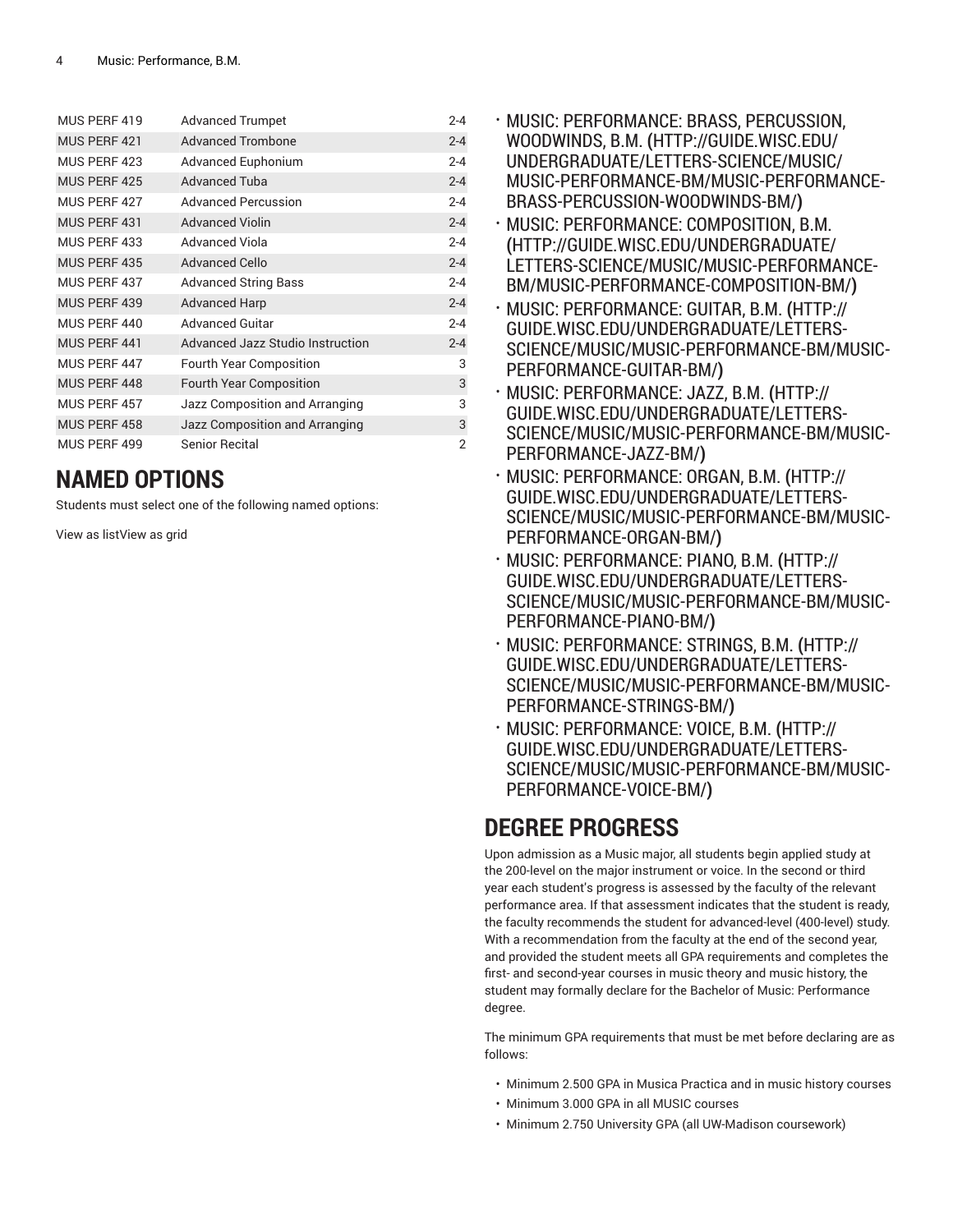# **RESIDENCE & QUALITY OF WORK**

- Minimum 2.000 GPA in all MUSIC, MUS PERF, and program courses
- Minimum 2.000 GPA on at least 15 credits of upper-level work in the program, in residence
- 15 credits in MUSIC and/or MUSIC PERF, taken on the UW–Madison campus

#### **UPPER-LEVEL COURSES**

The following courses are approved for upper-level credit in all options of the Bachelor of Music: Performance program:

| <b>Music</b>         |                                                                                  |                |
|----------------------|----------------------------------------------------------------------------------|----------------|
| Code                 | Title                                                                            | <b>Credits</b> |
| MUSIC <sub>40</sub>  | <b>Wind Ensemble</b>                                                             | 1              |
| MUSIC <sub>41</sub>  | <b>Concert Band</b>                                                              | 1              |
| MUSIC <sub>50</sub>  | <b>Concert Choir</b>                                                             | 1              |
| MUSIC <sub>52</sub>  | <b>Women's Chorus</b>                                                            | $\mathbf{1}$   |
| MUSIC <sub>53</sub>  | Choral Union                                                                     | 1              |
| <b>MUSIC 55</b>      | <b>Masters' Singers</b>                                                          | 1              |
| MUSIC 56             | Chorale                                                                          | 1              |
| MUSIC <sub>58</sub>  | <b>Madrigal Singers</b>                                                          | 1              |
| MUSIC <sub>61</sub>  | <b>Chamber Orchestra</b>                                                         | 1              |
| MUSIC <sub>62</sub>  | University Symphony Orchestra                                                    | 1              |
| MUSIC <sub>211</sub> | Survey of the History of Western<br>Music                                        | 3              |
| MUSIC <sub>212</sub> | Survey of the History of Western<br>Music                                        | 3              |
| MUSIC 221            | Musica Practica 3                                                                | 3              |
| MUSIC <sub>222</sub> | Musica Practica 4                                                                | 3              |
| <b>MUSIC 229</b>     | Jazz Theory & Composition                                                        | 3              |
| <b>MUSIC 252</b>     | Introduction to Conducting and<br>Pedagogy                                       | $\overline{2}$ |
| <b>MUSIC 253</b>     | Conducting                                                                       | $\overline{2}$ |
| MUSIC <sub>254</sub> | Conducting                                                                       | $\overline{2}$ |
| <b>MUSIC 256</b>     | University Opera                                                                 | $1-2$          |
| MUSIC <sub>257</sub> | Opera Workshop                                                                   | 2              |
| <b>MUSIC 262</b>     | Jazz Ensemble                                                                    | $\mathbf{1}$   |
| <b>MUSIC 265</b>     | Ensemble-Woodwind                                                                | $\mathbf{1}$   |
| <b>MUSIC 266</b>     | <b>Black Music Ensemble</b>                                                      | 1              |
| MUSIC <sub>267</sub> | Ensemble-Brass                                                                   | $\mathbf{1}$   |
| MUSIC 268            | Ensemble-Percussion                                                              | 1              |
| MUSIC <sub>269</sub> | Ensemble-String                                                                  | 1              |
| MUSIC <sub>270</sub> | Ensemble-Guitar                                                                  | 1              |
| MUSIC <sub>271</sub> | Musica Practica: Aural Skills 3                                                  | 1              |
| MUSIC <sub>272</sub> | Musica Practica: Aural Skills 4                                                  | $\mathbf{1}$   |
| MUSIC/CURRIC 301     | Music Learning and Teaching 1                                                    | 2              |
|                      | MUSIC/CURRIC 303 Fieldwork in Music Communities                                  | 1              |
| MUSIC/CURRIC 304     | Composition, Arrangement, and<br>Orchestration for the Music Teacher             | $\overline{2}$ |
| MUSIC 317            | Musical Women in Europe and<br>America: Creativity, Performance,<br>and Identity | 3              |

| DANCE 318                                 | MUSIC/AFROAMER/ Cultural Cross Currents: West<br>African Dance/Music in the<br>Americas | 3              |
|-------------------------------------------|-----------------------------------------------------------------------------------------|----------------|
| MUSIC 319                                 | Topics in Music and Ethnicity in the<br><b>United States</b>                            | 3              |
| MUSIC 331                                 | Jazz Improvisation                                                                      | 3              |
| MUSIC 332                                 | Jazz Improvisation                                                                      | 3              |
|                                           | MUSIC/CURRIC 337 Practicum in Teaching Music                                            | $\mathbf{1}$   |
| MUSIC 340                                 | Pedagogy                                                                                | $1-2$          |
|                                           | MUSIC/CURRIC 344 Teaching Vocal Styles in the Music<br>Classroom                        | $\mathbf{1}$   |
| MUSIC 345                                 | Practicum in String Pedagogy                                                            | 2              |
| MUSIC 346                                 | Repertoire                                                                              | $1-2$          |
| MUSIC/CURRIC 354 Teaching Music           |                                                                                         | 3              |
| MUSIC/<br>FOLKLORE 401                    | Musical Cultures of the World                                                           | 3              |
| MUSIC/<br>FOLKLORE 402                    | Musical Cultures of the World                                                           | 3              |
| MUSIC 405                                 | Seminar. Cultural Study of Music                                                        | 3              |
|                                           | MUSIC/CURRIC 409 Student Teaching in General and<br>Vocal Music                         | $6 - 12$       |
|                                           | MUSIC/CURRIC 410 Student Teaching in General and<br><b>Instrumental Music</b>           | $6 - 12$       |
| MUSIC 411                                 | Survey of Music in the Middle Ages                                                      | 3              |
| MUSIC <sub>412</sub>                      | Survey of Music in the Renaissance                                                      | 3              |
| MUSIC 413                                 | Survey of Music in the Baroque Era                                                      | 3              |
| MUSIC 414                                 | Survey of Music in the Classic Era                                                      | 3              |
| MUSIC 415                                 | Survey of Music in the Romantic<br>Era                                                  | 3              |
| MUSIC 416                                 | Survey of Music in the Twentieth<br>Century                                             | 3              |
| MUSIC 419                                 | Music in the United States                                                              | 3              |
|                                           | MUSIC/CURRIC 420 Teaching Popular Instrumental<br>Music 1                               | $\mathbf{1}$   |
| MUSIC/CURRIC 421                          | <b>Teaching Popular Instrumental</b><br>Music 2                                         | 1              |
| MUSIC 461                                 | Collegium Musicum                                                                       | 1              |
| MUSIC 463                                 | Acting for Singers                                                                      | 1              |
| MUSIC 465                                 | <b>Marching Band Techniques</b>                                                         | $\mathbf{1}$   |
| MUSIC 466                                 | Diction for Singers                                                                     | 2              |
| MUSIC 467                                 | Language Diction for Singing I                                                          | $\overline{2}$ |
| MUSIC 468                                 | Language Diction for Singing II                                                         | 2              |
| MUSIC 497                                 | Special Topics in Music                                                                 | $1-3$          |
| MUSIC 499                                 | Directed Study                                                                          | $1-3$          |
| <b>MUSIC 502</b>                          | Figured Bass and Basso Continuo                                                         | 3              |
| MUSIC 511                                 | <b>Historical Performance Practices</b>                                                 | 3              |
| MUSIC 513                                 | Survey of Opera                                                                         | 3              |
| MUSIC/<br>FOLKLORE 515                    | Proseminar in Ethnomusicology                                                           | 3              |
| MUSIC 523                                 | Orchestration I                                                                         | 3              |
| MUSIC/ANTHRO/<br>FOLKLORE/<br>THEATRE 539 | The Folklore of Festivals and<br>Celebrations                                           | 3              |
| MUSIC 540                                 | <b>Advanced Pedagogy</b>                                                                | $\overline{2}$ |